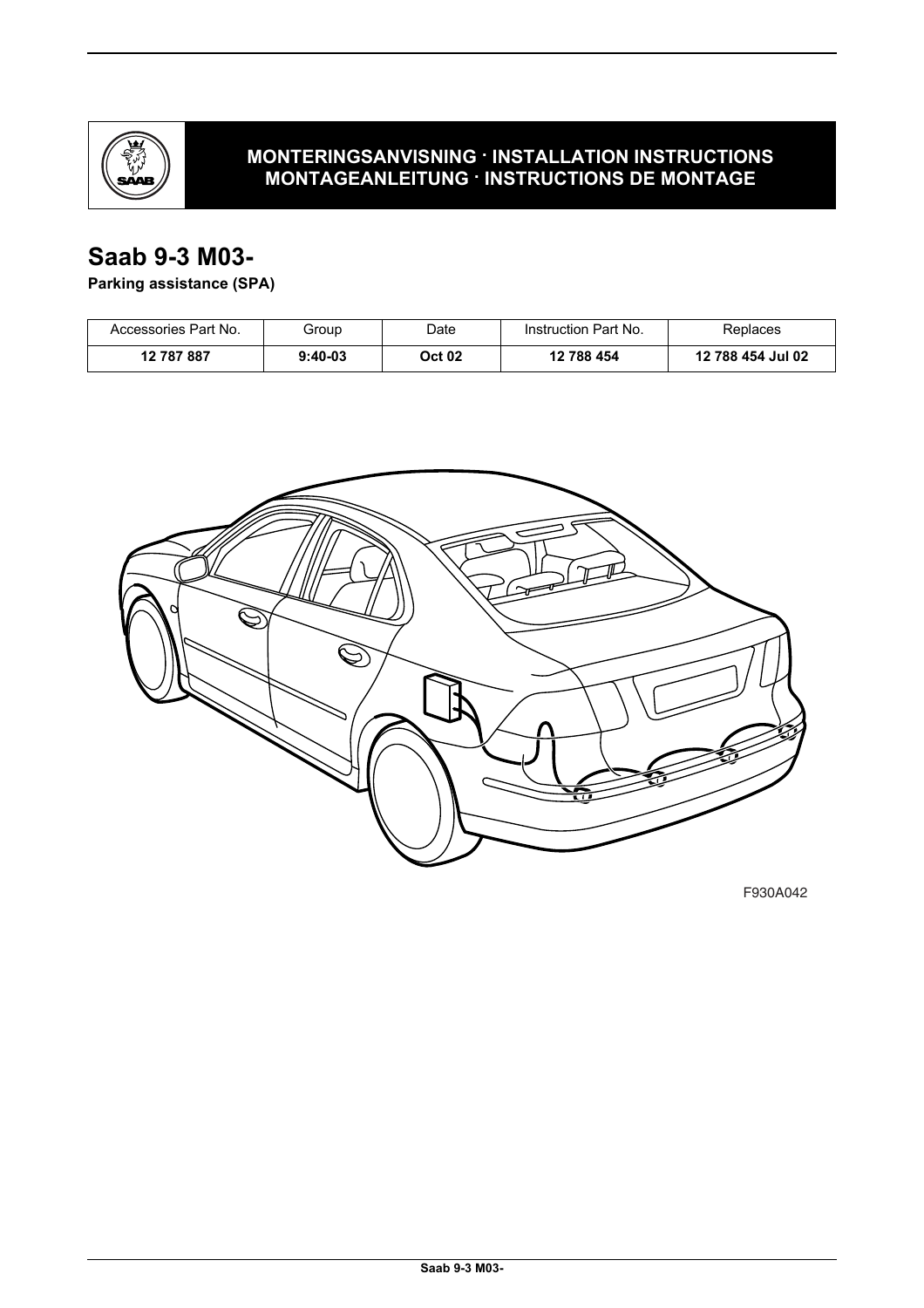

- 1 SPA control module
- 2 Holder (x4)
- 3 Seal (x4)
- 4 Distance sensor (x4)
- 5 Moulding, bumper
- 6 Wiring harness, distance sensor
- 7 SPA wiring harness
- 8 Dust cover
- 9 Cable tie (x2)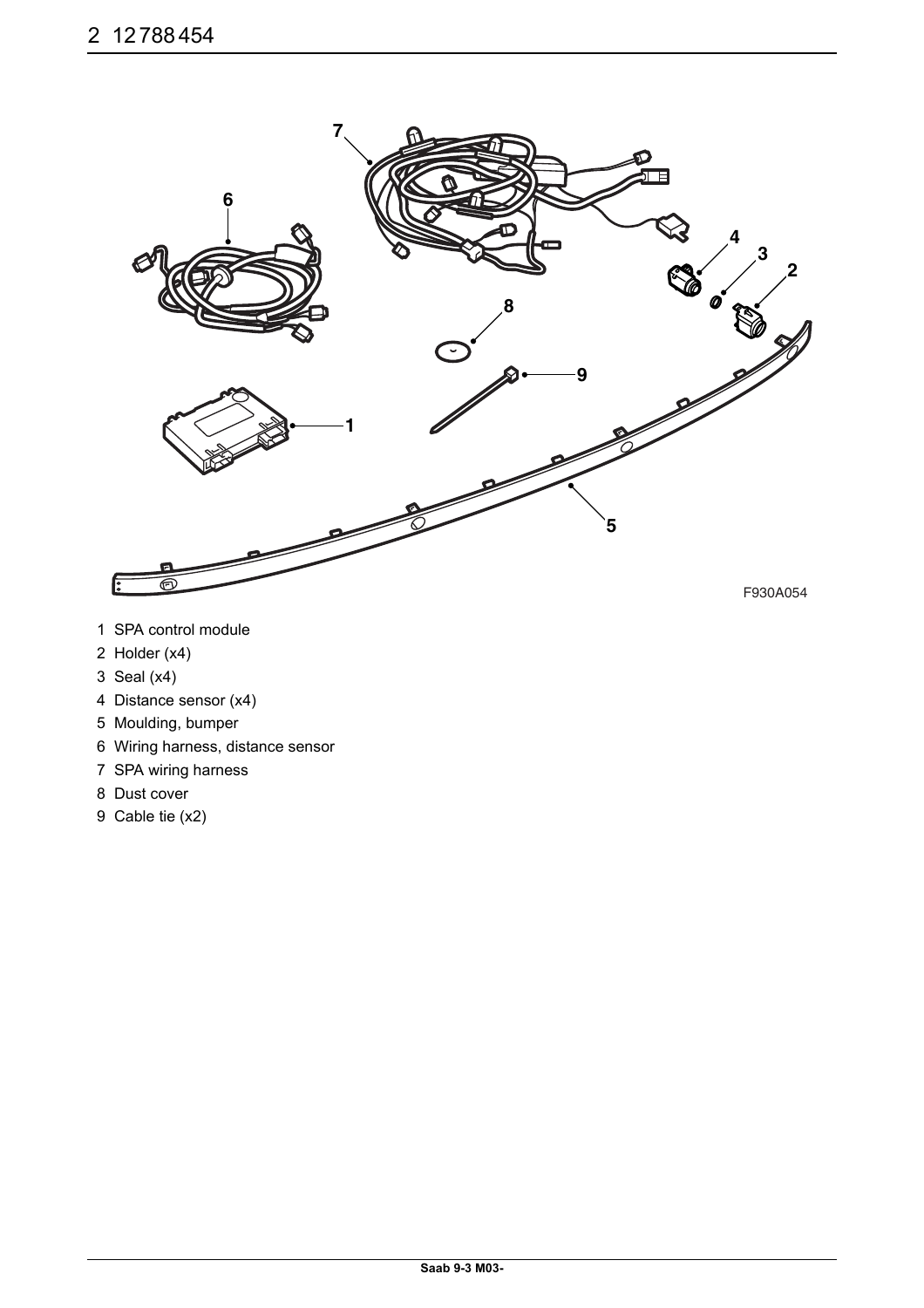

- 1 Disconnect the negative cable from the battery and raise the vehicle.
- 2 Remove the two nuts holding the air shield of the rear bumper against the body. Remove the two screws holding the bumper shell against the wheel housings.
- 3 Lower the vehicle and remove the rear bumper trim moulding.
- 4 Open the hatchback.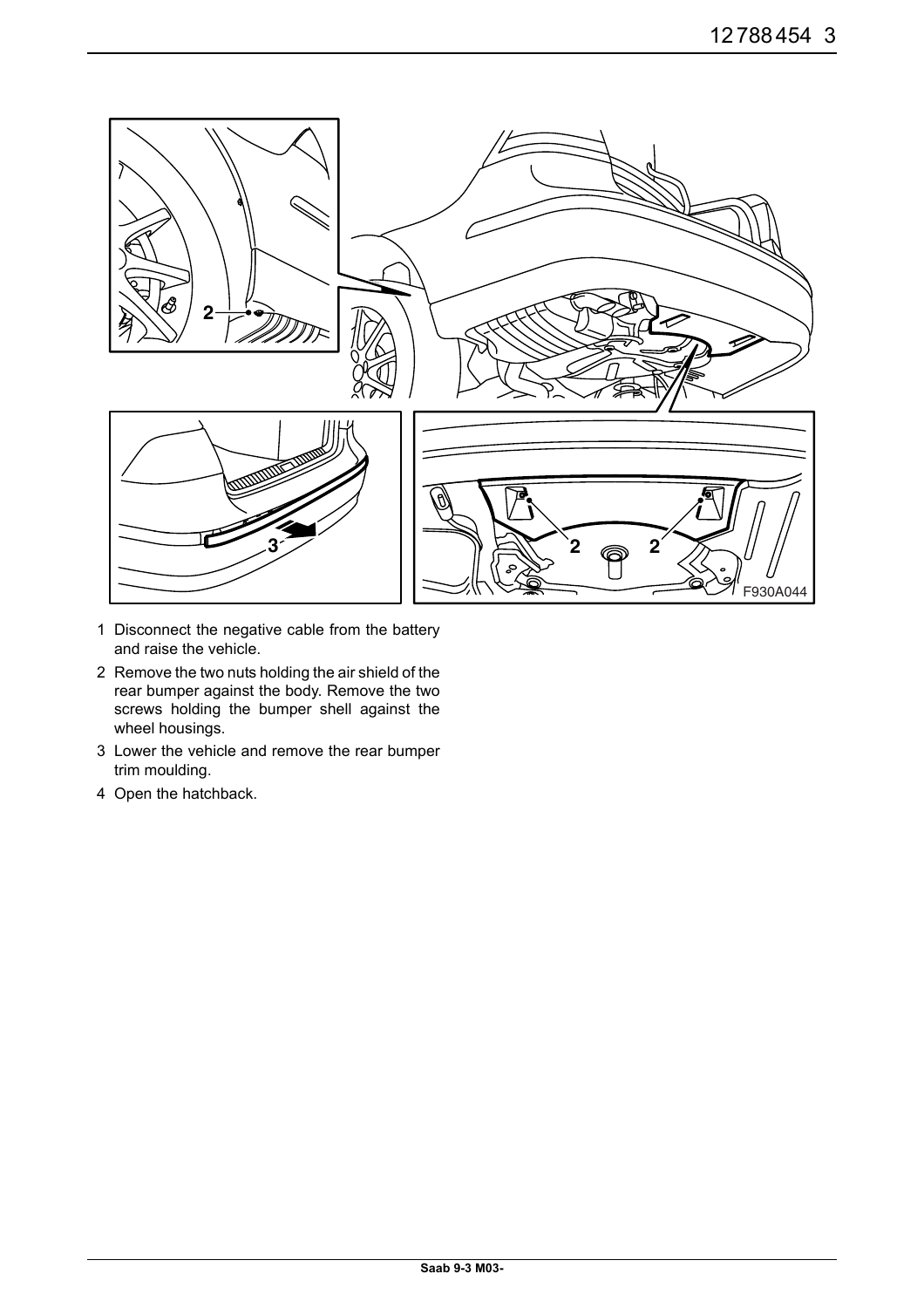![](_page_3_Picture_1.jpeg)

- 5 Lift up and fold aside the luggage compartment floor and remove the luggage compartment scuff plates.
- 6 Remove the hatches from the luggage compartment side trims.
- 7 Remove the scuff plates from the side frames.
- 8 Remove the clip for the left-hand side trim and move the trim aside.
- 9 Remove the rear lamp cluster.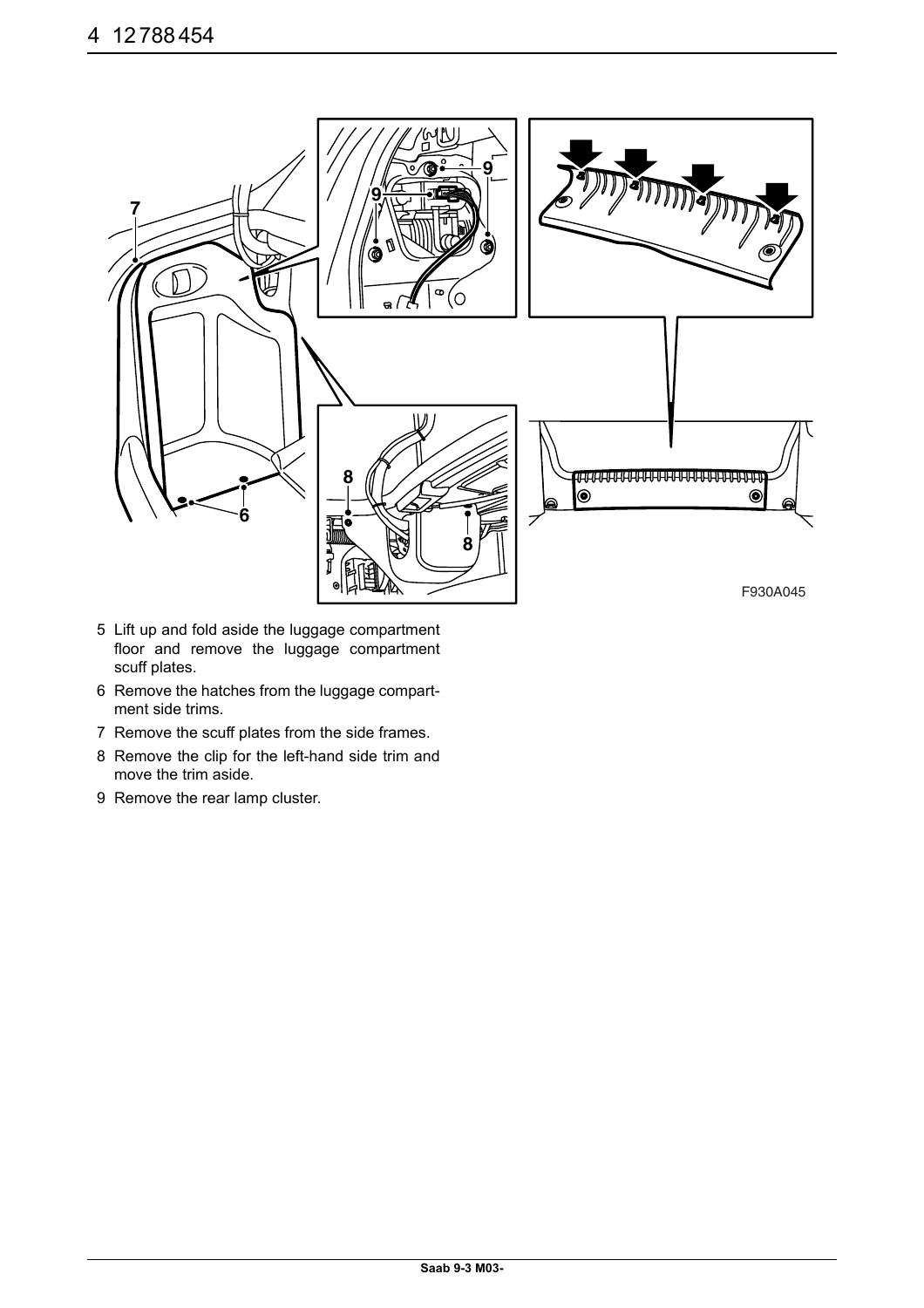![](_page_4_Figure_1.jpeg)

- 10 Remove the bumper shell screws that are located below the rear lamp cluster.
- 11 Remove the bumper bolts at the wheel housings.
- 12 Remove the bumper shell by first pulling the side pieces outwards and then pulling the bumper shell rearwards.

### **Important**

Place the bumper on a clean, soft surface.

13 Remove the sound insulation from behind the right-hand wheel housing.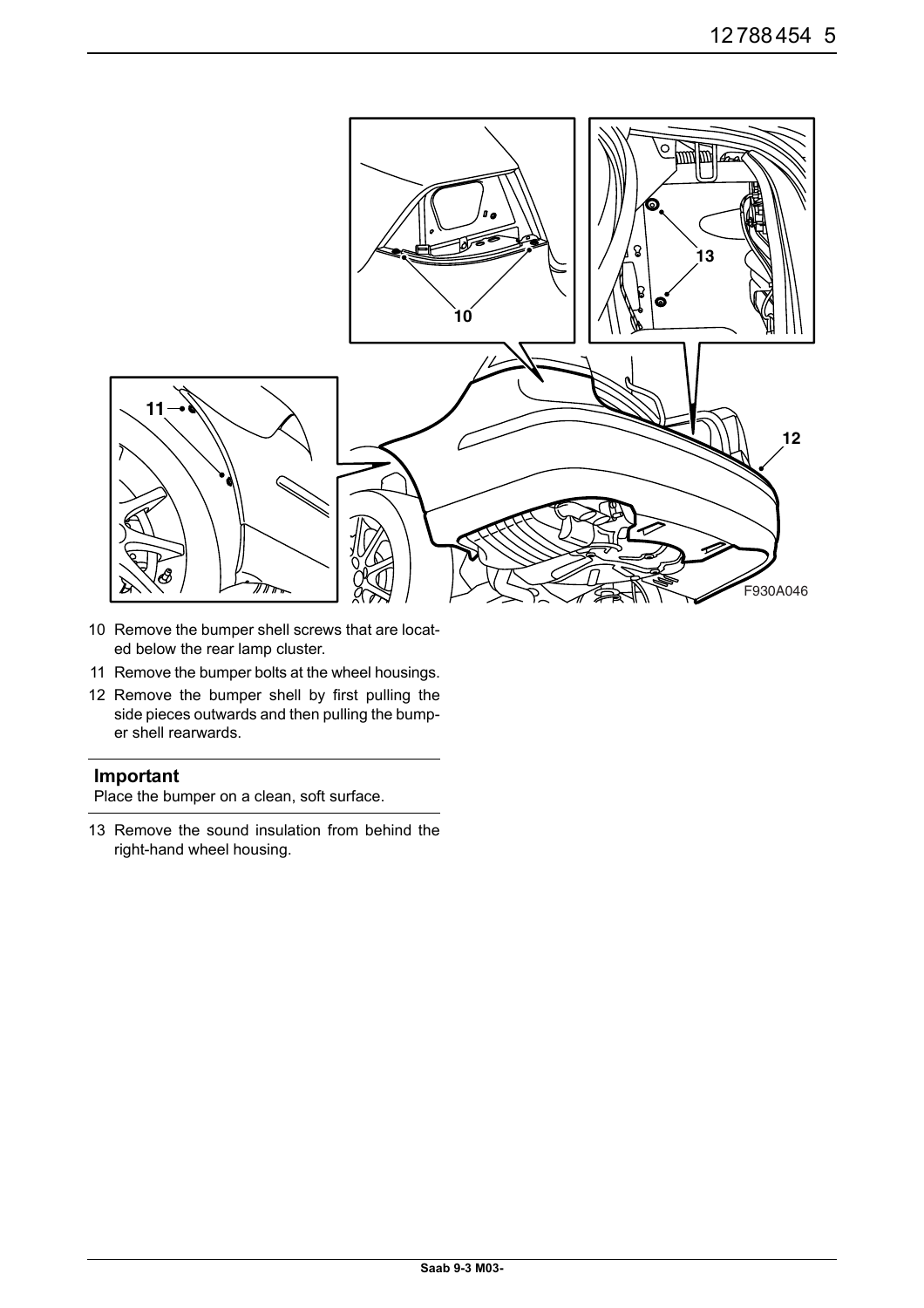![](_page_5_Picture_1.jpeg)

- 14 Remove the rubber plug from under the lefthand rear light.
- 15 Remove the console in which such equipment as a CD changer may be fitted. Disconnect the connections to any equipment in the console.

## **WARNING**

The visible red light is a class 1 laser. Do not look directly into the optical fibre or the control module connector at close range. A distance of less than 20 mm between your eyes and the light source may cause eye injury.

16 Remove the rearmost connector (blue) from the rear electrical centre. Make a note of how the rear wiring harness is connected and then remove it.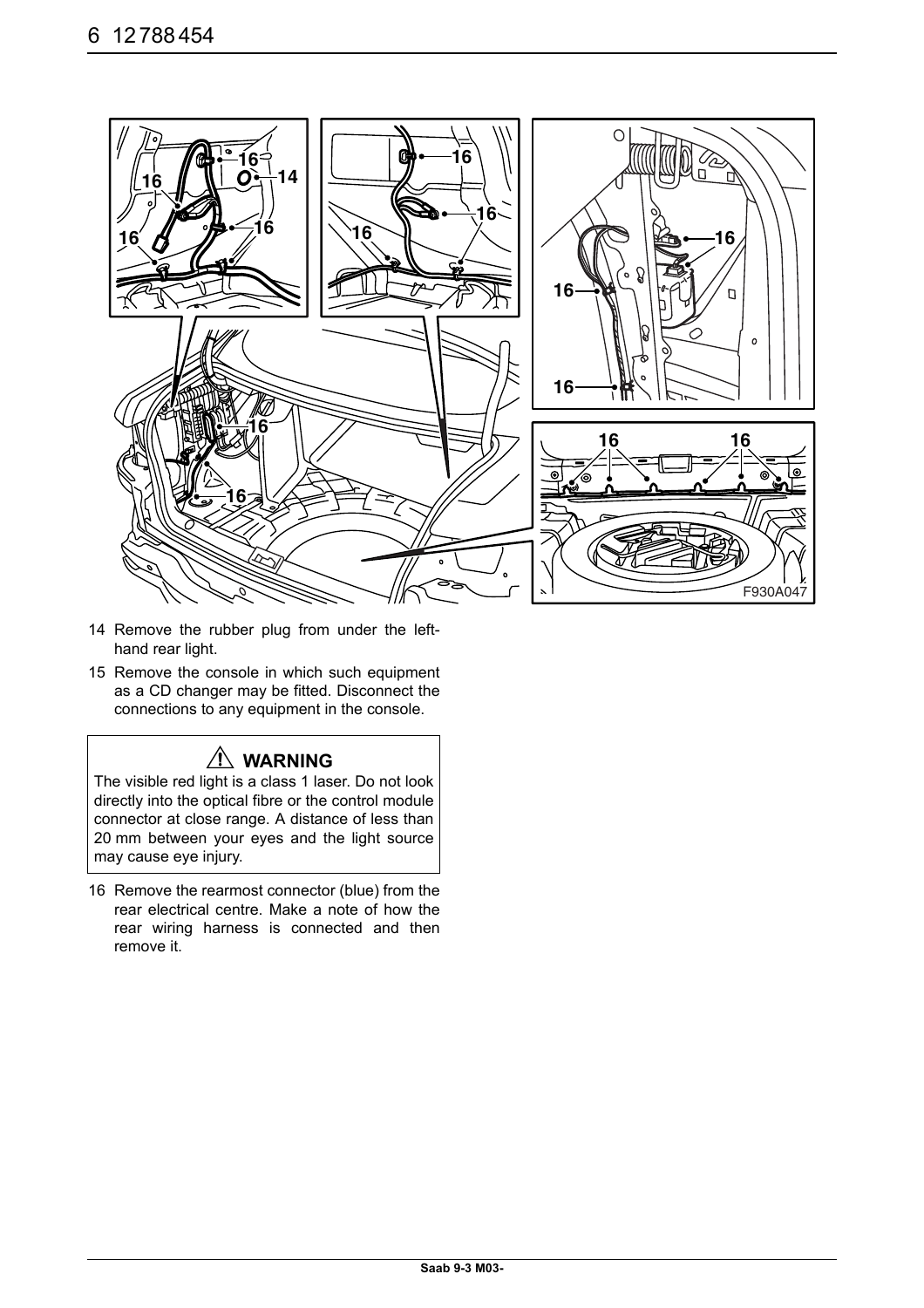![](_page_6_Picture_1.jpeg)

17 Fit the new wiring harness.

#### **Important**

The harness attachment under the rear light should not be fitted yet as the sound insulation uses the same attachment.

Connect the wiring harness with reference to the notes from the preceding point. Fit a new dust cover and secure the harness components with a cable tie.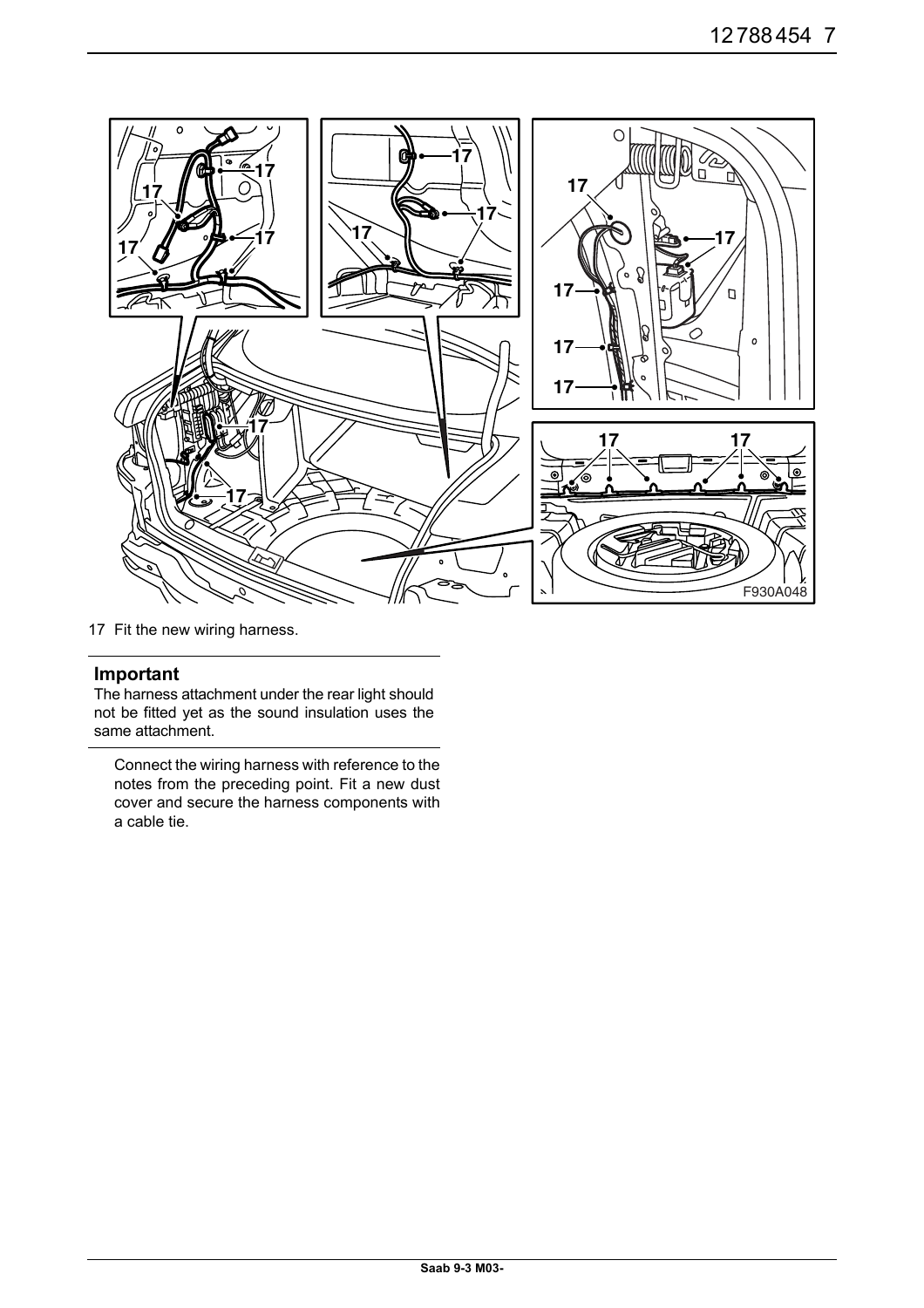![](_page_7_Picture_1.jpeg)

- 18 Plug in the control module and fit it onto the mounting point on the rear electrical centre.
- 19 Remove the support from the bumper shell.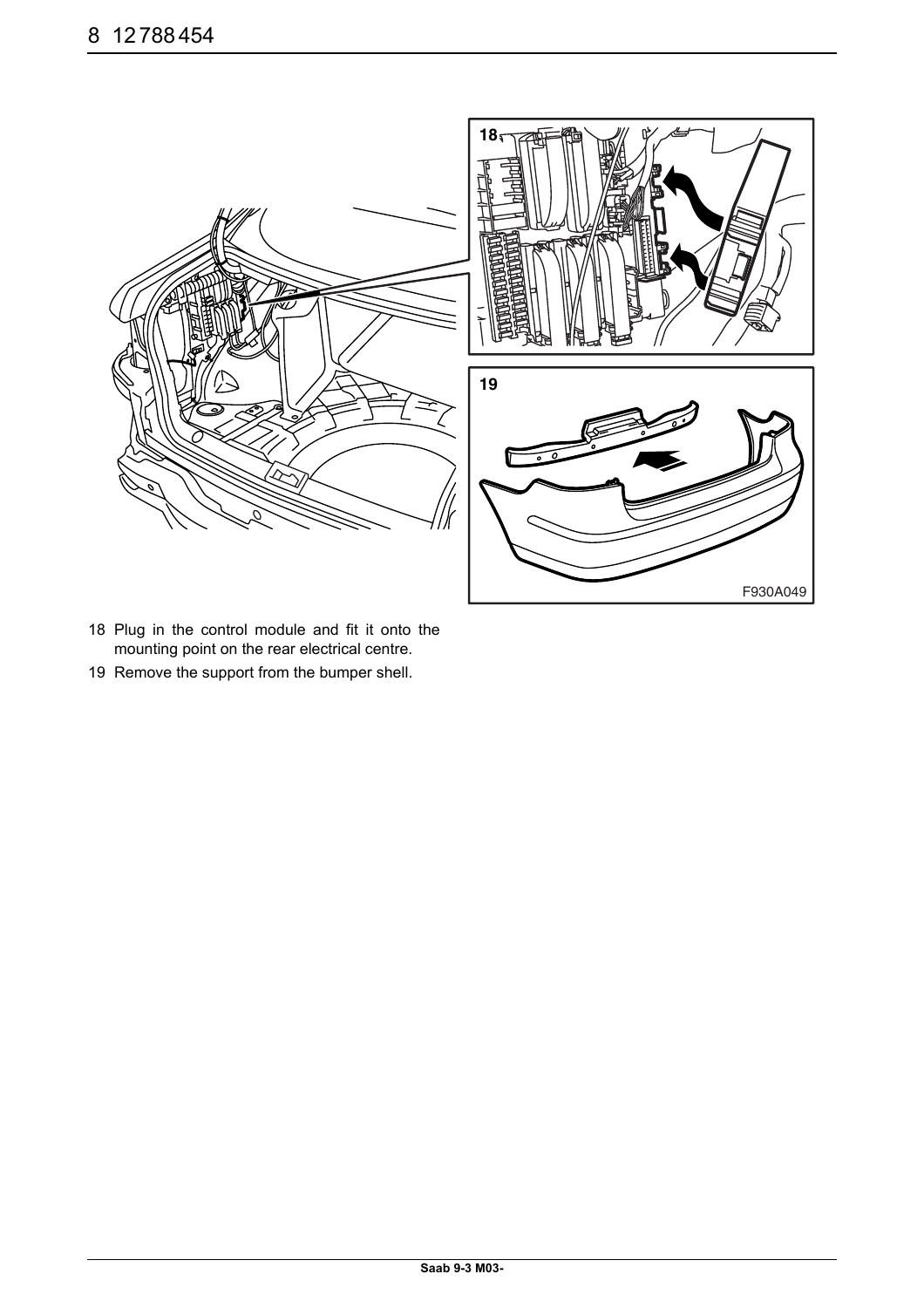![](_page_8_Figure_1.jpeg)

- 20 Fit the bumper-shell trim-moulding with the help of the guide tabs and clip in the hooks, beginning at the centre and working outwards.
- 21 Fit the seals to the sensors.
- 22 Fit together the distance sensors and the holders.
- 23 Fit the distance sensors to the mountings on the trim moulding.

#### **Important**

The connector sockets on the sensors should point towards the right-hand side of the vehicle.

- 24 Connect the sensor wiring harness to the sensors and fit it into the slots in the bumper shell.
- 25 Fit the support to the bumper shell.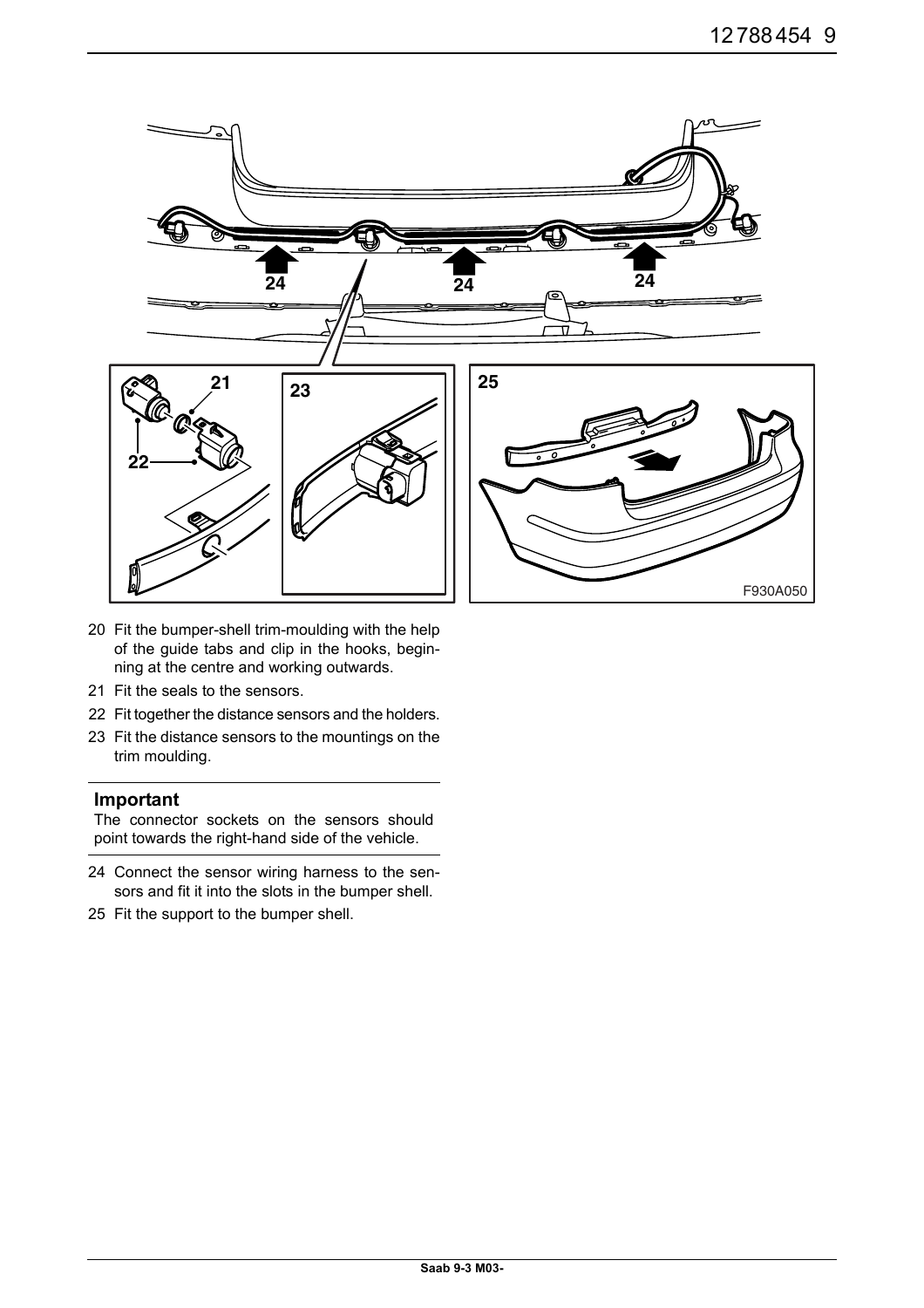![](_page_9_Picture_1.jpeg)

- 26 Lift up the bumper shell and thread the wiring harness through the hole under the left-hand rear light. Fit the grommet.
- 27 Fit the two tabs of the bumper shell under the holders and the outer corners between the wheel arch liner and the holder at the wheel housings. Press the bumper shell into place.

## **WARNING**

Check that the wiring harness is not pinched. Incorrect fitting can damage the wiring harness and cause a short-circuit/fire.

- 28 Plug in the parking assistance harness connector and fit the connector into the hole beside the left-hand rear light. Fasten the wiring harness with a cable tie.
- 29 Fit the bumper shell screws which are located below the rear lamp cluster.
- 30 Fit and connect the rear lamp cluster. Check the fit against the boot lid moulding.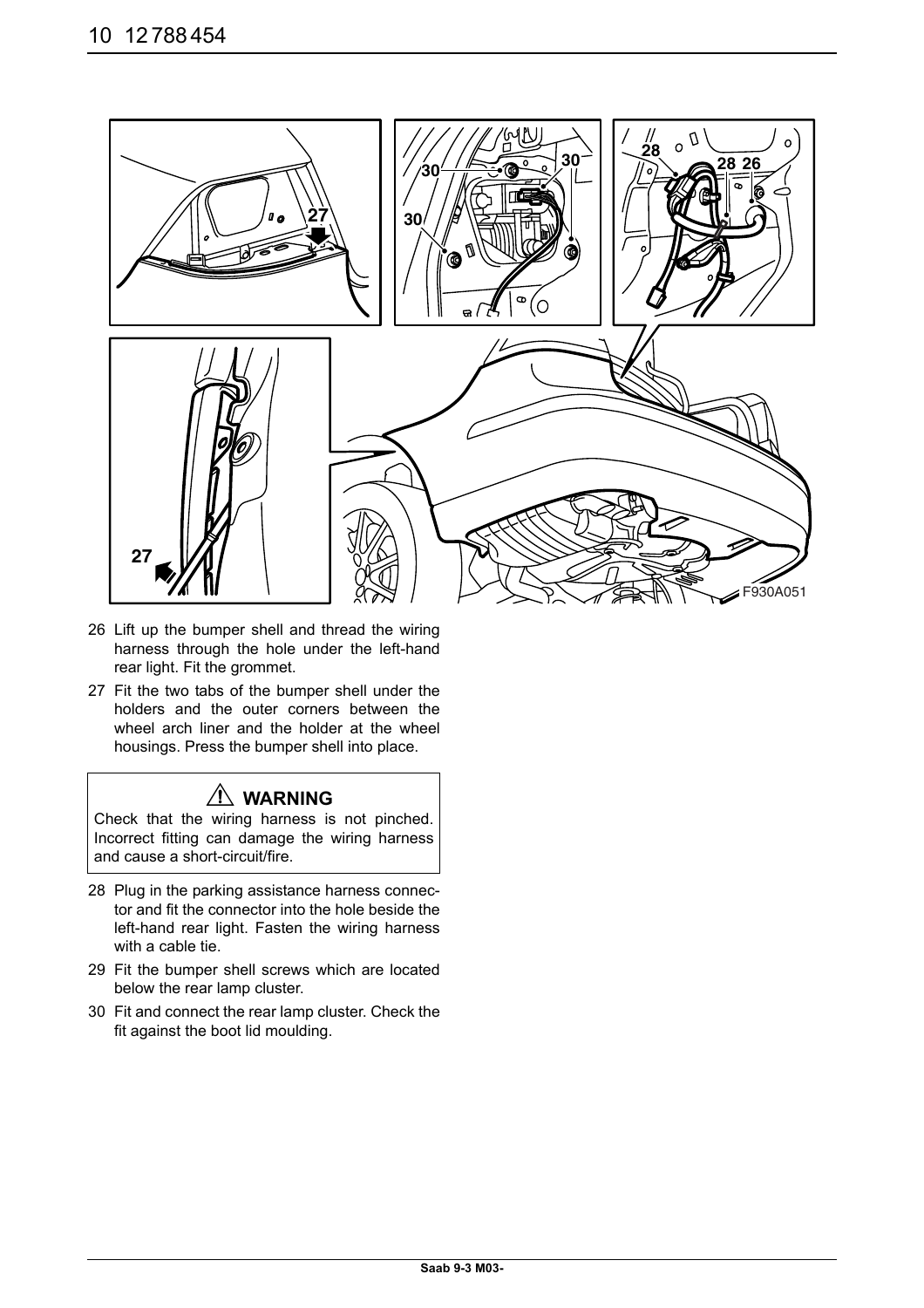![](_page_10_Picture_1.jpeg)

- 31 Fit the sound insulation behind the right-hand wheel housing and snap into place the harness fastening under the right-hand rear light.
- 32 Fit the console in which such equipment as a CD changer may be fitted. Plug in the connections to any equipment in the console.

# **WARNING**

The visible red light is a class 1 laser. Do not look directly into the optical fibre or the control module connector at close range. A distance of less than 20 mm between your eyes and the light source may cause eye injury.

- 33 Fit the left-hand side trim.
- 34 Fit the scuff plates to the side frames.
- 35 Fit the hatches in the luggage compartment side trims.
- 36 Fit the scuff plates and fold down the luggage compartment floor.